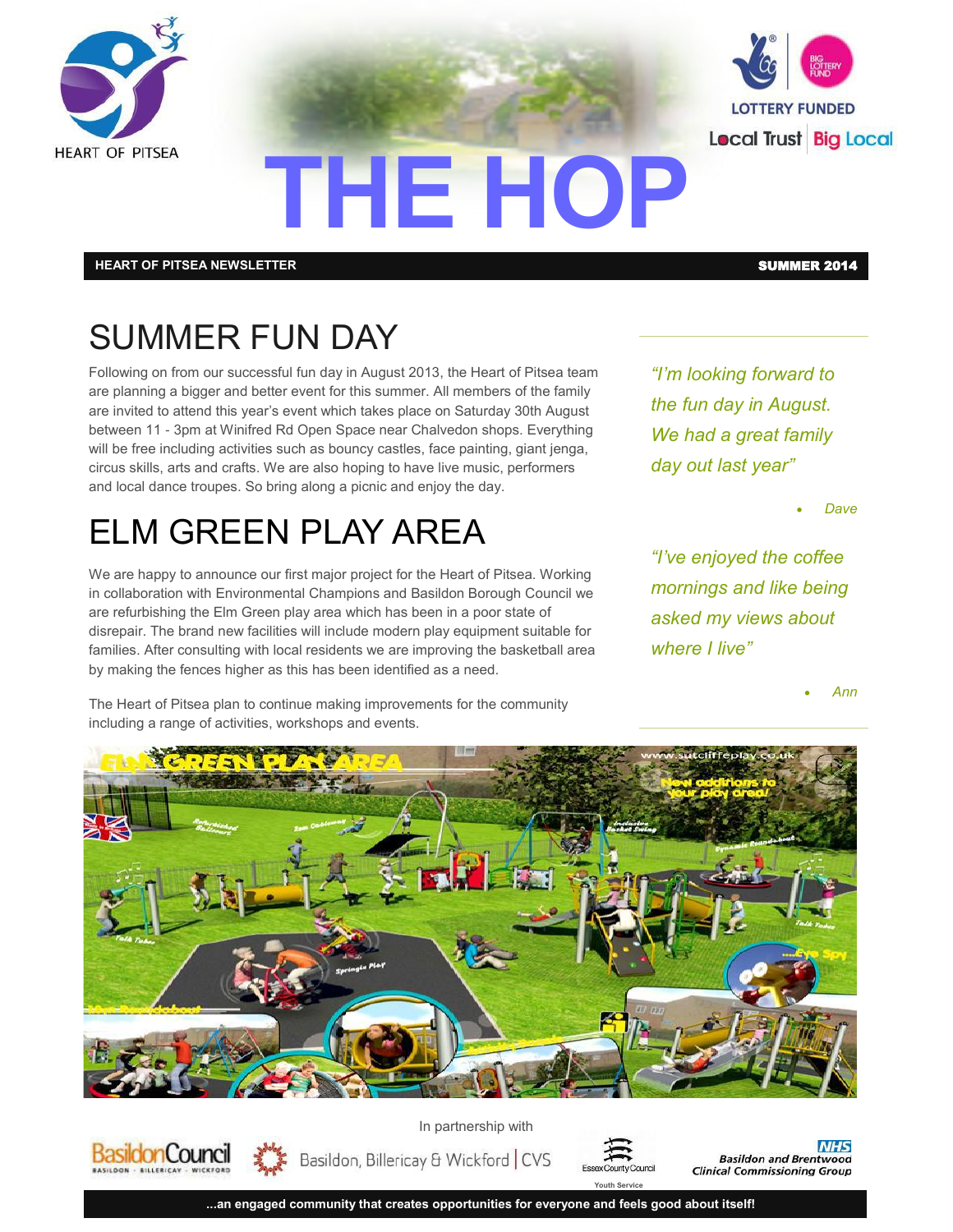

### PITSEA REGENERATION

VINCI UK is the company working on the Regeneration programme in Pitsea. They recently presented plans relating to employment at a Recruitment Fair being run by Basildon Borough Council. Their attendance at the Fair was intended to raise awareness about employment and job opportunities within the Borough. VINCI UK are also collaborating with Prospects College as part of the newly formed Contractor's Forum, which aims to bridge the skills gap through training schemes and site-visits. The planned 21-week Ground Up Programme will engage with students learning construction so that they see first-hand what a real build is like at all the various stages. The company employs local contractors and workers whenever possible. They are currently constructing a 120-space car park to coincide with the opening of the new Aldi supermarket in Pitsea which opens on 10<sup>th</sup> July.



### **Contact Us**

Get in touch for more information. We are keen for community members to contribute to our newsletters in the future. If you are interested please get in touch.

#### **Heart of Pitsea**

hello@heartofpitsea.co.uk (07872) 001671

Visit us on the web at www.heartofpitsea.co.uk



Are you a Carer? Do you support a relative or friend who is elderly or has a disability and who can't manage without your help? Do you need up to date advice, information and support to find out what help is available? Essex Carers Support is there to help unpaid family carers to have choice and control in their lives. They can help you get the support you need to allow you a life of your own. Call them on **01255 474410** or email:

admin@essexcarerssupport.org.uk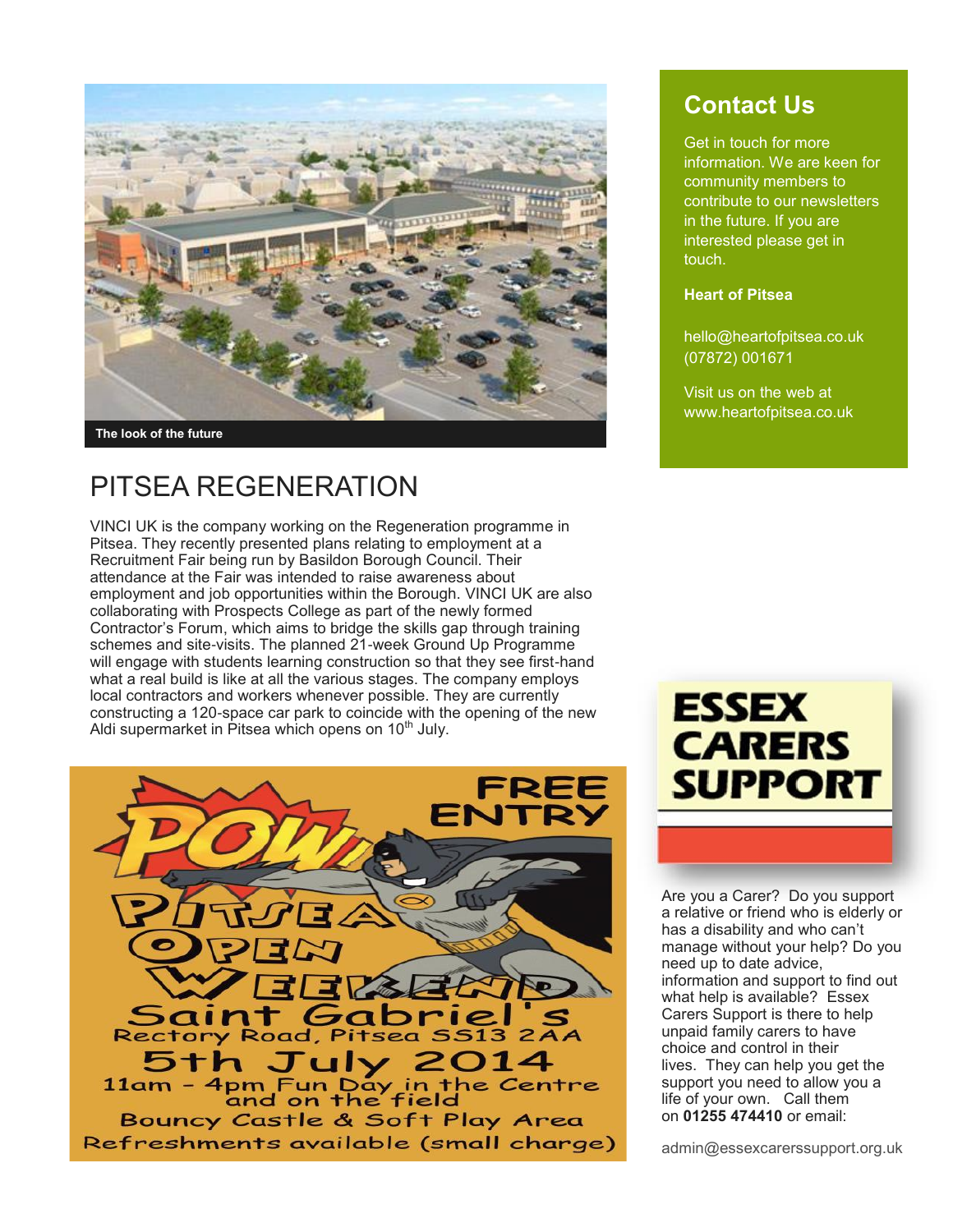

The Community Organiser's would like to welcome two new Community Organisers to Pitsea. Amanda Clare is based in Pitsea North West and Jacqui Skinner in Pitsea South East. "We are really looking forward to meeting the community and listening to the views of local residents; to work alongside you with the aim to improve community life".

The Community Organisers scheme is a national training programme in community organising and a grass-roots movement for social action. Organising is the work of building relationships in communities to activate people and create social and political change through collective action.

If you would like to share your opinion and vision of where you live do contact us:

Amanda Clare

(07834) 769930

Jacqui Skinner

(07834) 769990



# **Grab Some Gree**

Since its launch in July, 2013, *Grab Some Greens – Help Your Health*, our healthy eating project, has been working with Children's Centres across Basildon and partnering with their Fun With Under 5s sessions.

The project is part of a consortium of schemes funded through the Big Lottery and managed by Enable East. Grab Some Greens focuses on to helping individuals and families add more fruit and vegetables into their diets through quick, simple recipes and affordable ingredients – with free vegetables handed out at sessions. At the free-play under-fives sessions, whilst their children play, the parents and carers have a chance to talk to the Grab Some Greens advisor and get some healthy eating tips, free vegetables and recipe cards with simple cooking tips and recipes to try.

The Children's Centre Staff said 'it is great that the Grab Some Greens team come in to the sessions to speak to parents, as it is so important they get their children eating healthily at this early age.'

One parent commented on the project that is has been great to get new ideas, in particular one that one of the recipes had been a real success with her two year old: 'He loves broccoli and we often have it with our dinners on the side, but it hadn't occurred to me to use it in macaroni cheese. It went down really well and has now become a family favourite!'

If you have a group that would like to host a Grab Some Greens session please contact the team at grabsomegreens@groundwork.org.uk.

# **COMMUNITY SPOTLIGHT** Pitsea groups share in £33,950 grants windfall from Community First

JCK Boys Club is one of 11 groups in Pitsea sharing a grants windfall from Community First.

The small grants panels for the Pitsea wards have awarded a total of £4500 to the JCK Boys Club to establish boys club in the Pitsea area. The new club will give an opportunity to boys aged 11-16 to partake in many different activities and community based activities/events. They will have the opportunity be involved in organising activities and building self-esteem. Founder and Coordinator Jordan Fairchild explained, "The money will enable us to counteract problems such as crime and anti-social behaviour by giving young people a place to socialize and meet other young people. We have support from Basildon Council and EABGC.

We will run initially once a week, 7-9pm and be based at The Place every Wednesday providing many activities (Pool, Table Tennis, Boules, Excursions, etc). Getting active is another key aspect of our club and helps promote Good health and wellbeing for all involved".